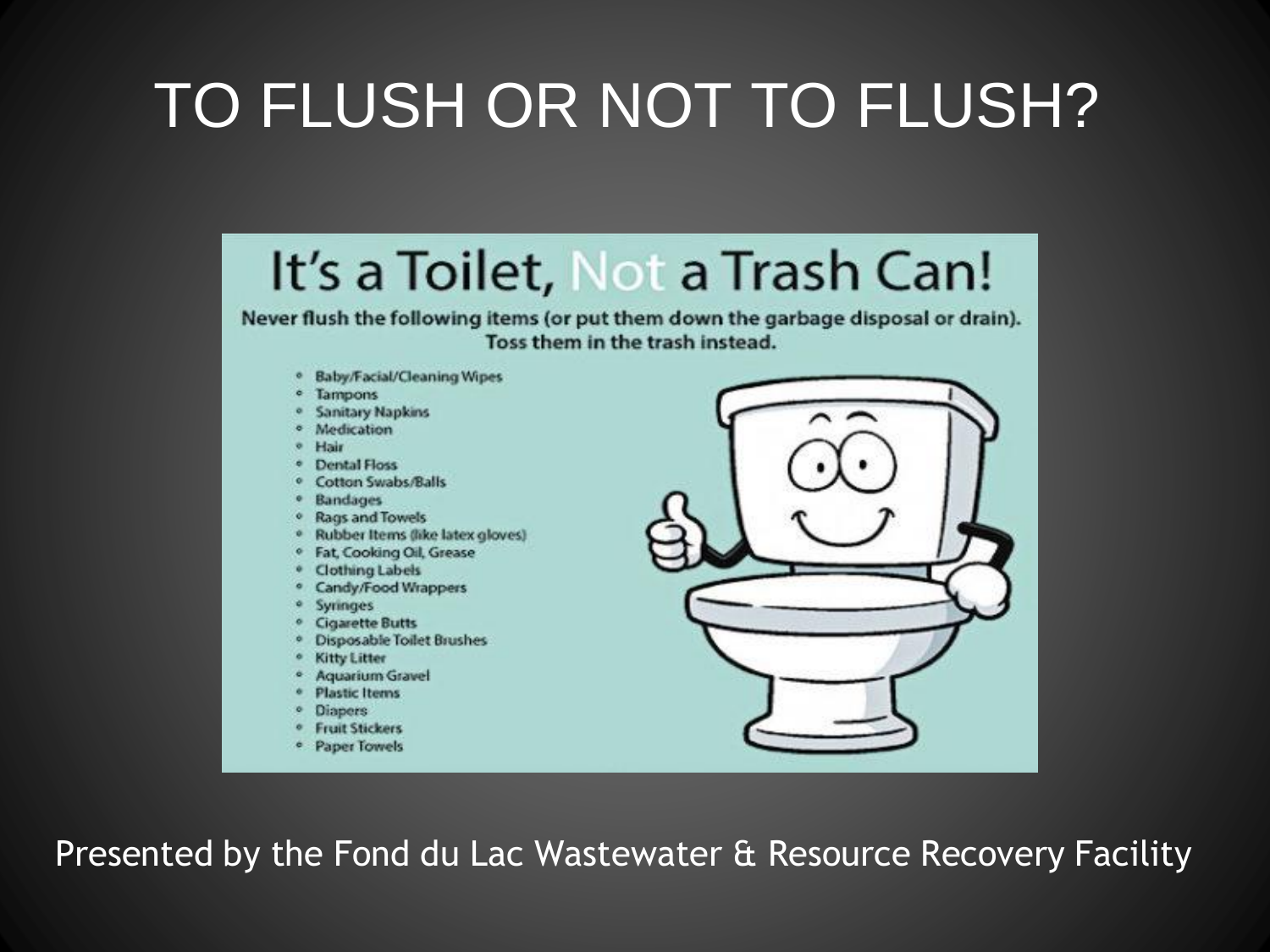## WIPES

• They're advertised and marketed as "flushable" but that doesn't mean they breakdown or "biodegrade" like toilet paper does.

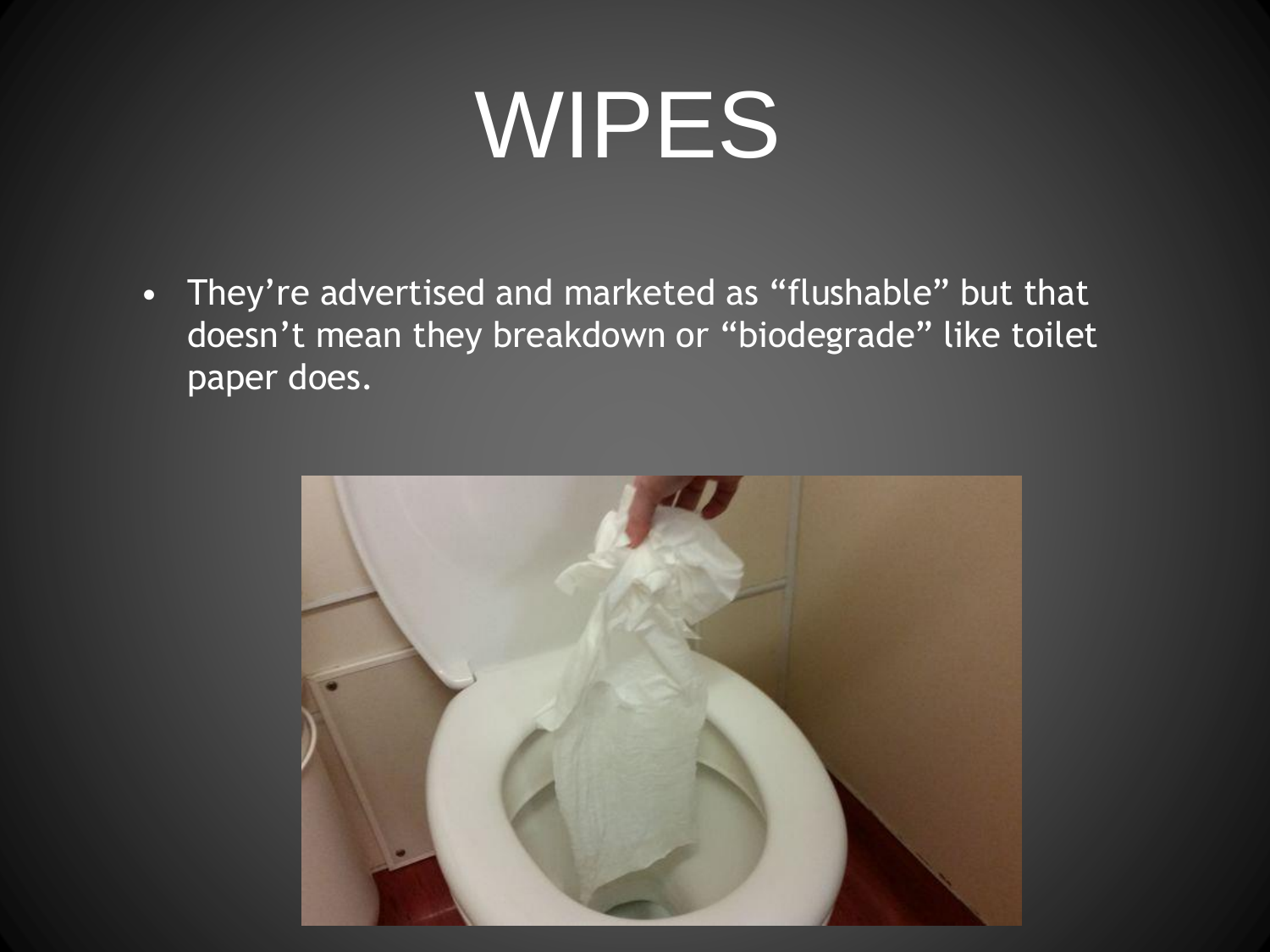This is a sample of the debris that comes into our plant on a daily basis.

In 2017, we removed 159 tons of this waste. None of this material should have been flushed down a toilet or drain.

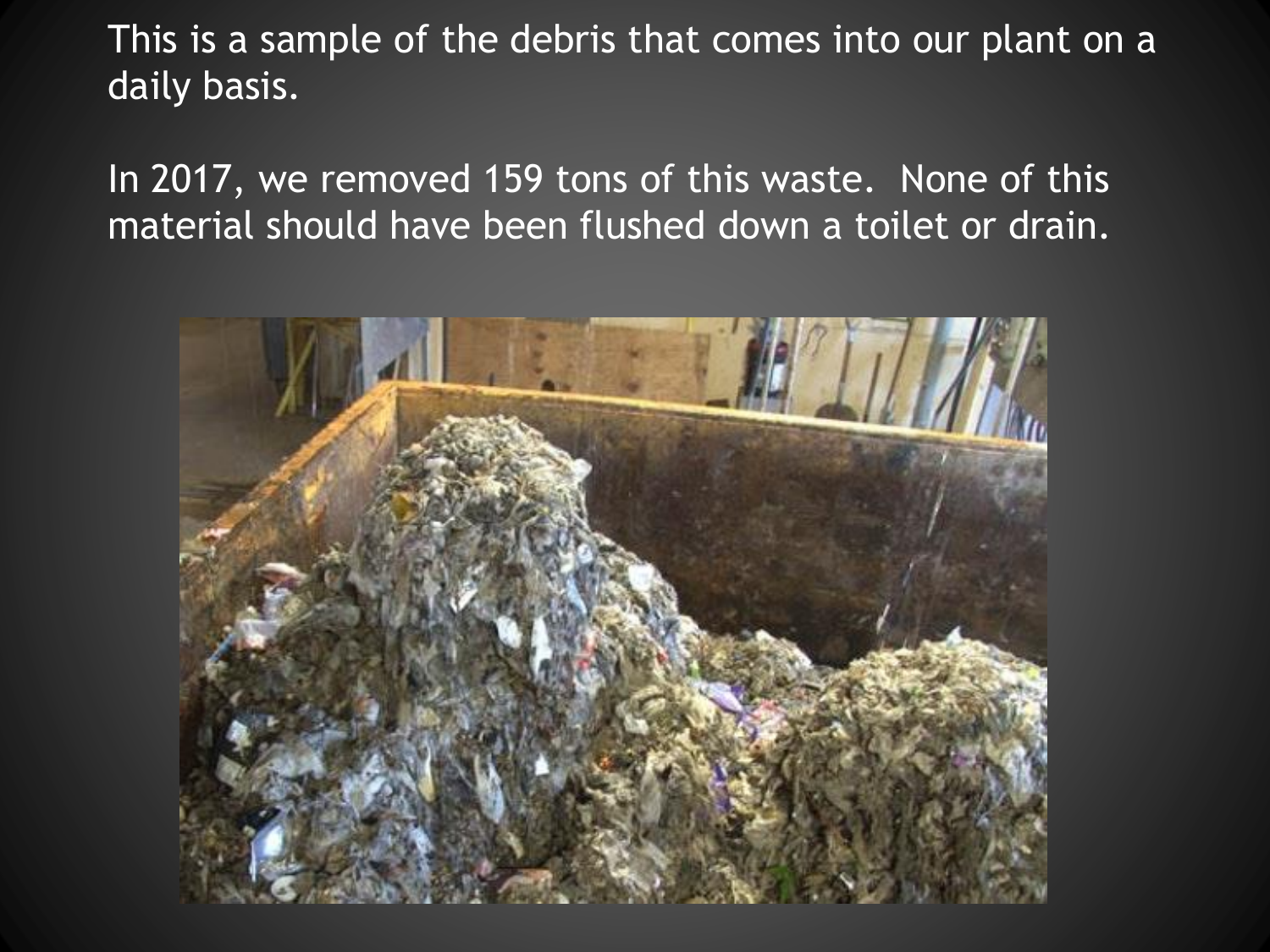#### This Debris Consists of Mainly Non-Biodegradable Materials Such As:

- Feminine Hygiene Products
- Personal & Baby Wipes
- Paper & Rags
- Cleaning Wipes

All of these items can cause damage to our equipment which result in increased maintenance and repair costs.

Domestic waste pipes are typically just 4 inches wide and even bathroom products that claim to be flushable should be thrown in the garbage instead.





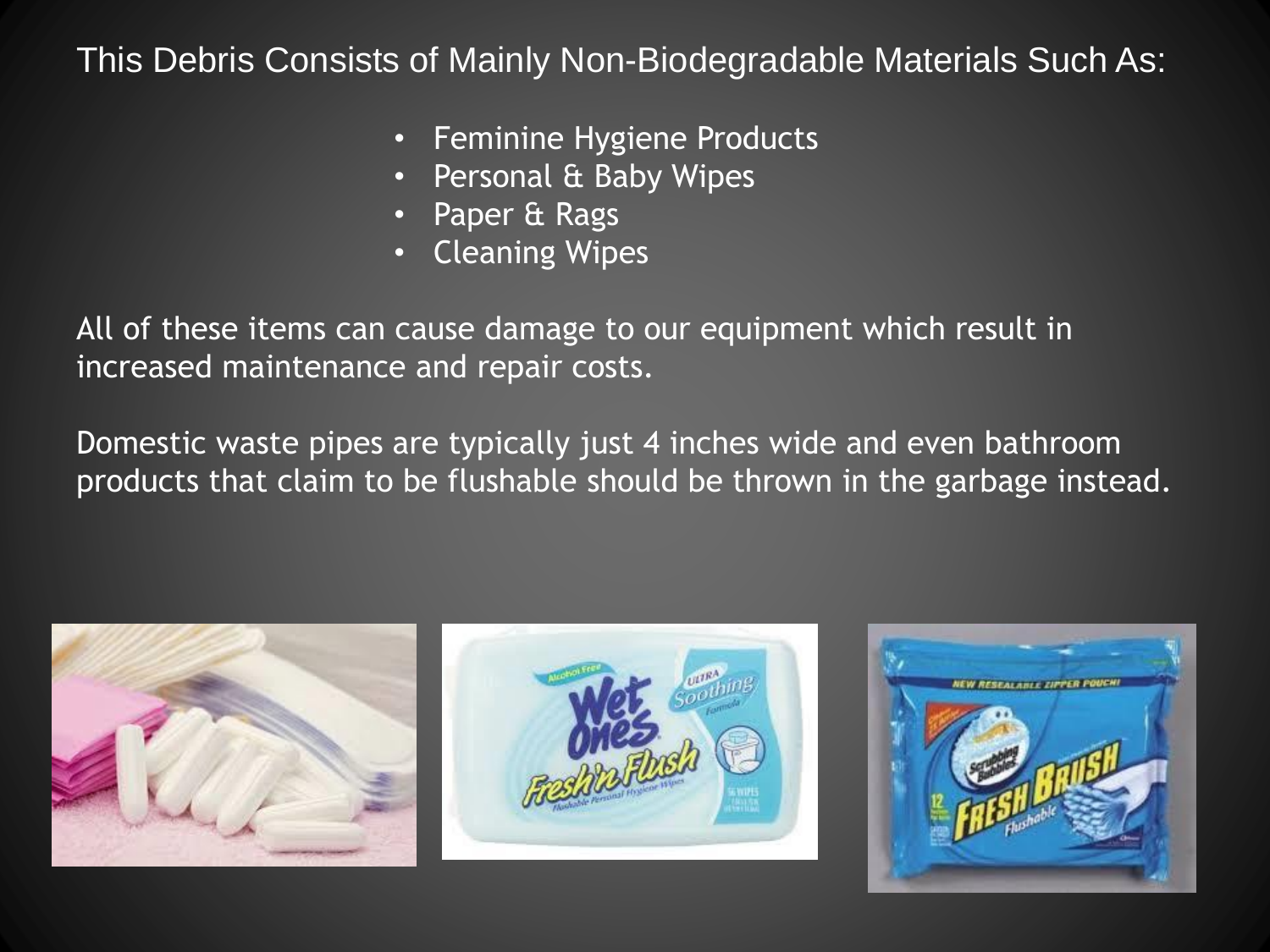Disposable wipes can cause major problems when flushed down toilets. Because they don't break down the way toilet paper does, these wipes clog homeowner and municipal sewer pipes, put stress on the wastewater collection and treatment equipment, and cause us to spend thousands on premature equipment repair and replacement.

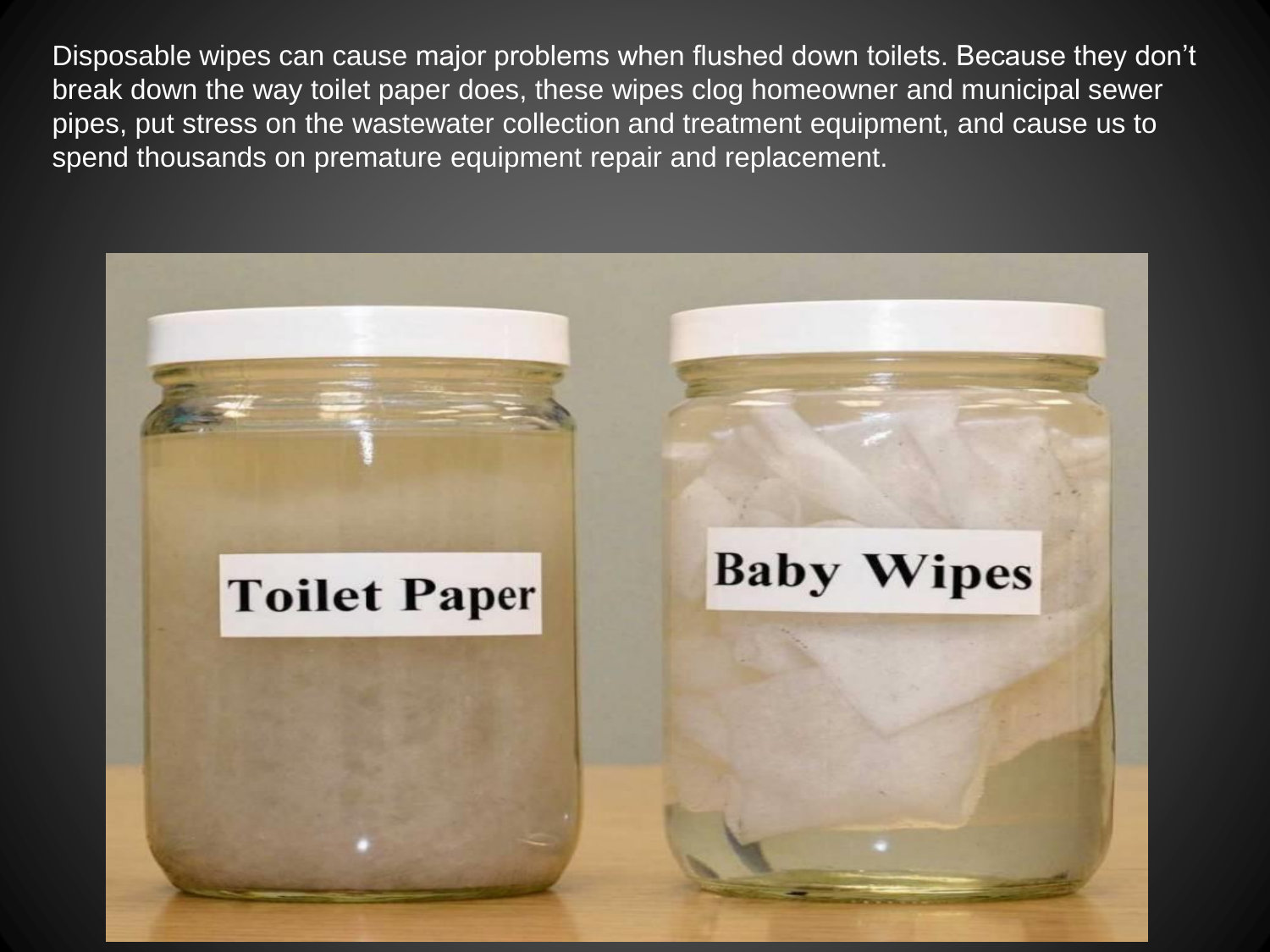### **CONVENIENCE & COMFORT THEY'RE GOING TO COST YOU**

Continuing to flush your wipes down the toilet will eventually lead to a clog, and this is not an "if", or maybe, but a **when**, because this is something that is very likely to happen.

The problem isn't just the wet wipes because, the wet wipes are simply a part of the clog. Grease, hair, toothpaste, and even food that goes down the drain will all come together into one big clog. The larger the clog is, the harder it is to remove, and the more costly it's going to be for you to get rid of.

Many will first experience a problem with their toilet if they continue flushing wipes down the drain. The toilet may overflow at one point, or it's possible that it can't flush anything but keeps backing up into the toilet or slow draining.

Those that have a large clog caused by the wipes may also see that when they go to take a shower, the drainage in the shower is simply hoarding water as opposed to draining it.

There's also a possibility that when you're using the sink, the sink will not drain as well, and this all can be caused by a large clog within the drainage system in your home.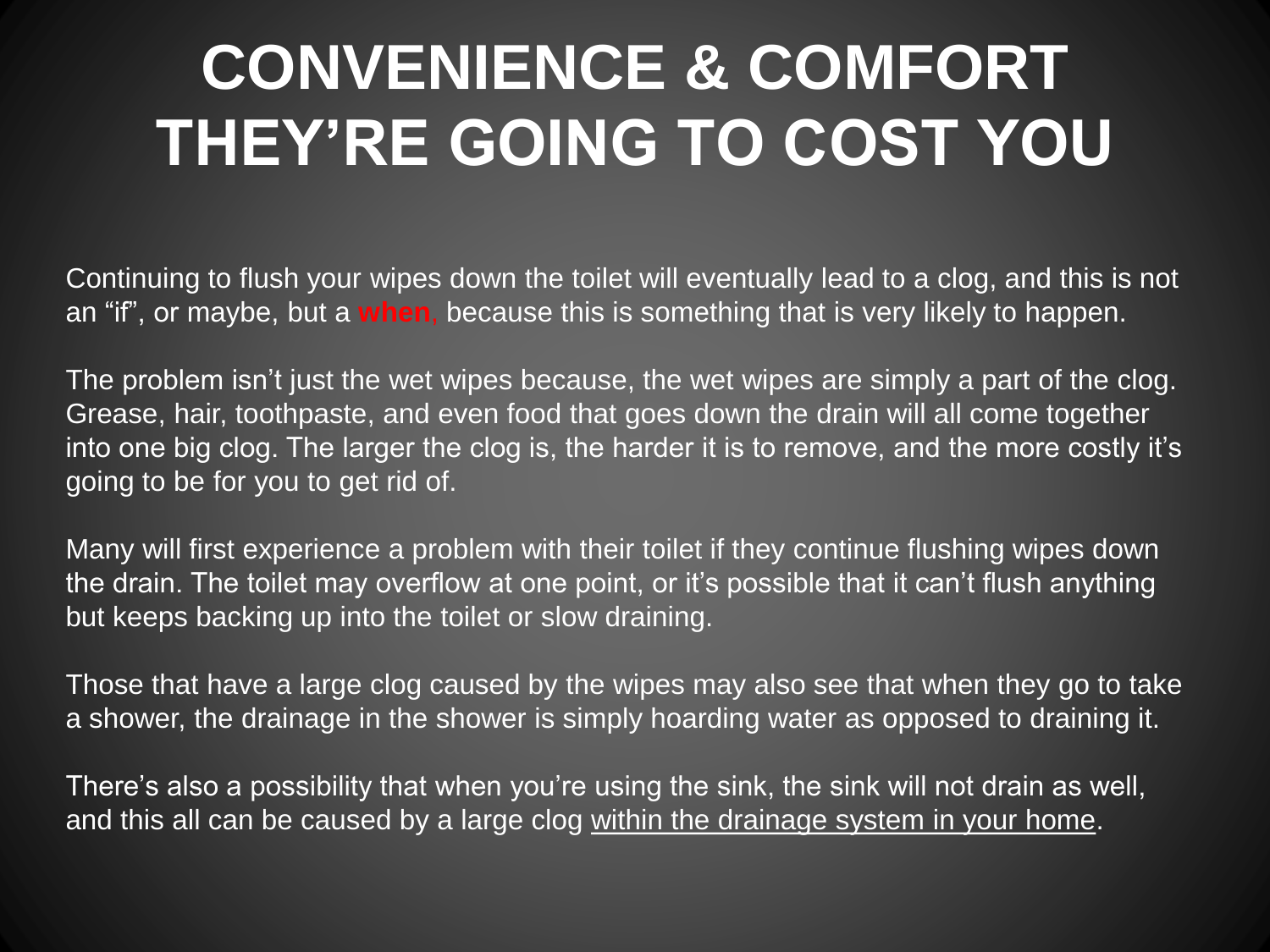They also get drawn into sewer-line and wastewater treatment plant pumps and clog and damage them. Municipalities must manually clear out pumps or remove clogs.





Wipes snag on any imperfection in sewer pipes, catch passing debris and grease, and create a "ball" that will grow to plug the pipe.



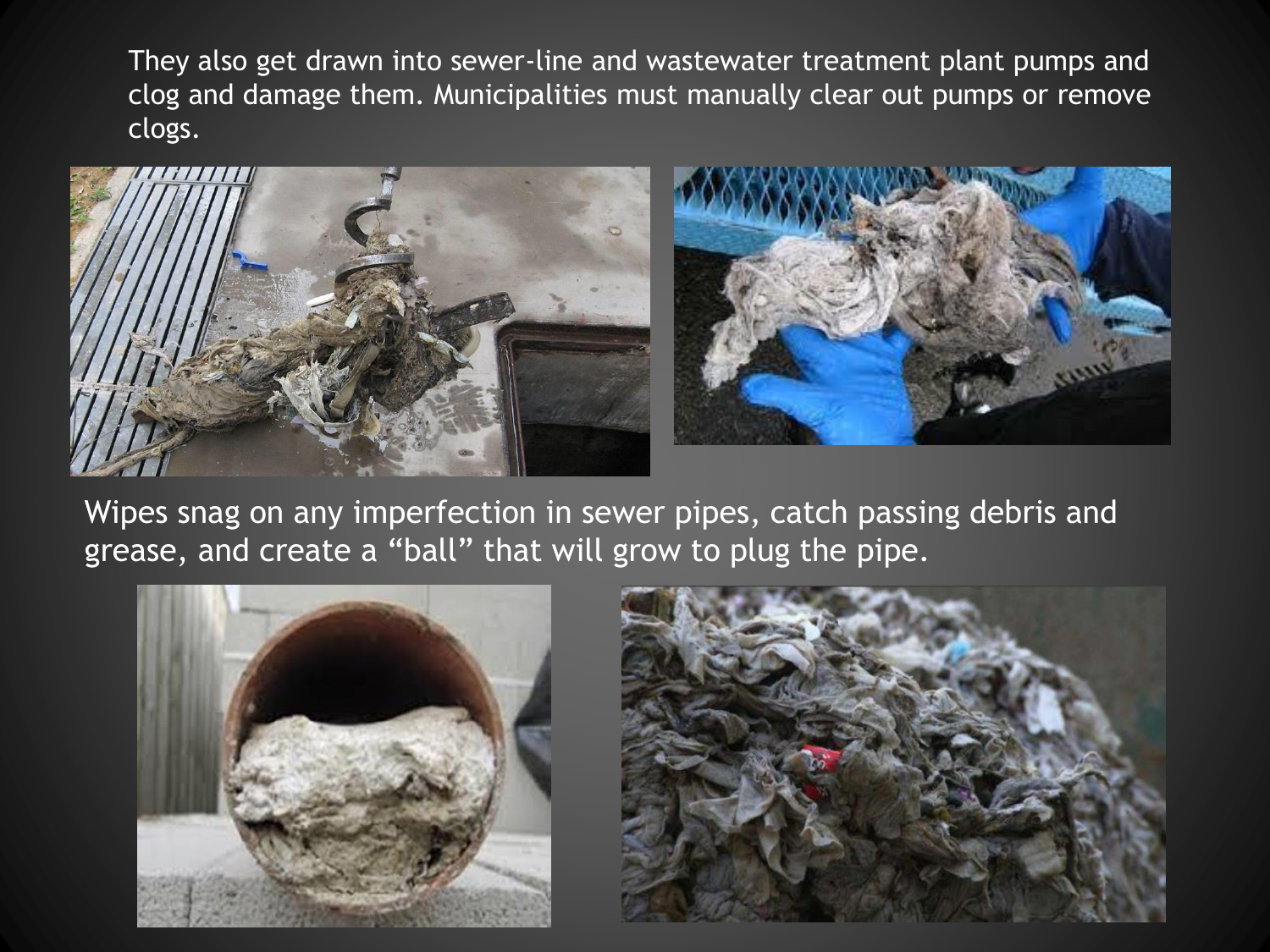"Flushable" wipes, combined with diapers, condoms, tampons and congealed fat, can stick together to form a gargantuan 'fatberg', like the one that clogged London sewers in 2017.

At 143.3 tons and covering 820 feet, it's the biggest ever unearthed in Britain. That's as heavy as at least 20 African elephants, and as long as 2.5 football fields.

It was rock solid and took an eight person crew working seven days a week more than three weeks to remove it.



The London "Fatberg"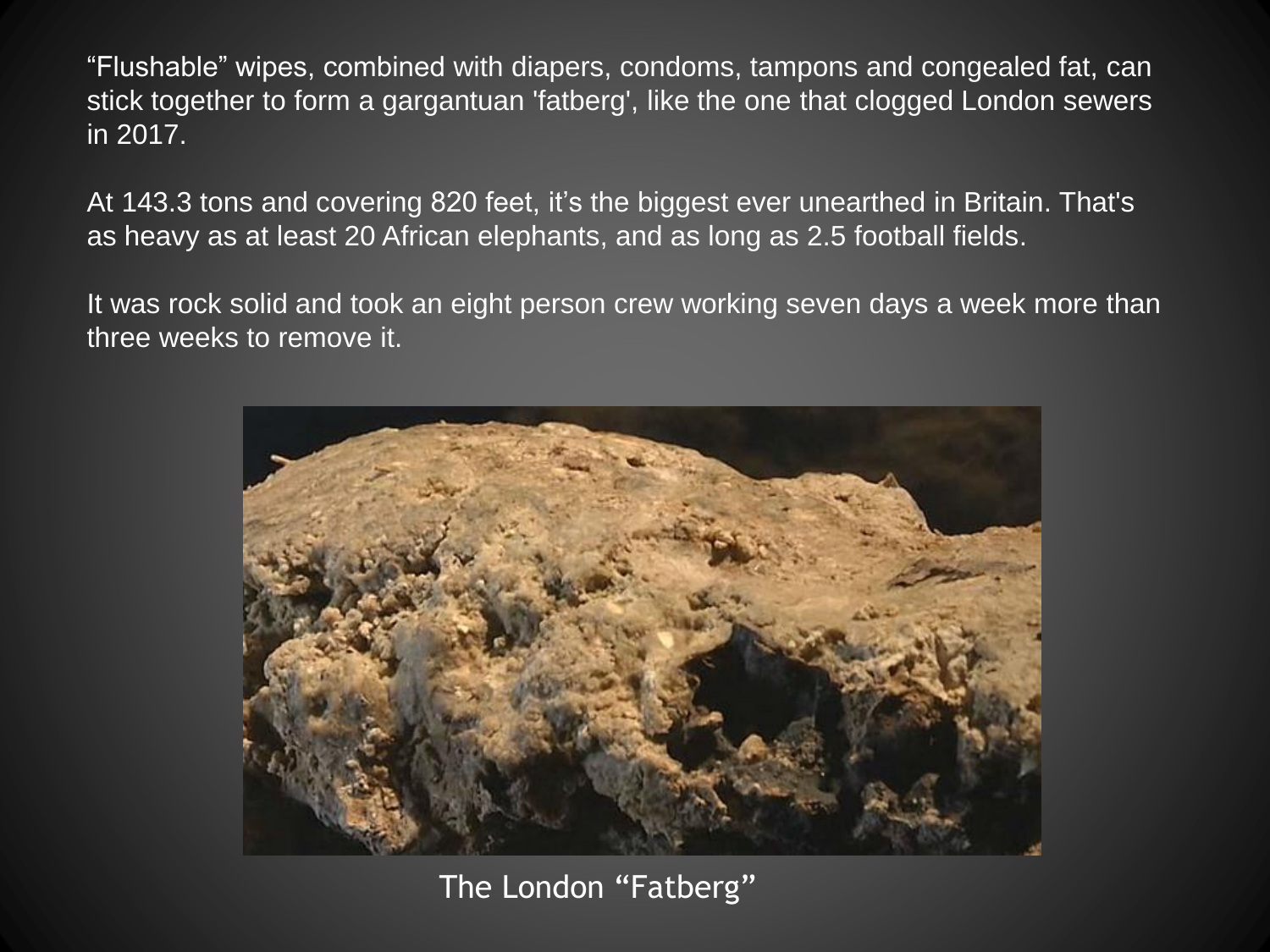#### **QUICK FACTS AND STATISTICS**

- The wipes market has been growing at 6% to 7% percent annually for much of the past decade.
- The problem costs U.S. utilities up to \$1 billion annually, according to the National Association of Clean Water Agencies.
- 90% of flushed materials were not intended for wastewater treatment systems.
- Only 7% of wipes are designed to be flushable.
- Wastewater systems suffer when blockages occur. It's been proven that particular difficulties arise when woven fabrics build-up within them such as disposable wipes – even if they are labeled as flushable.

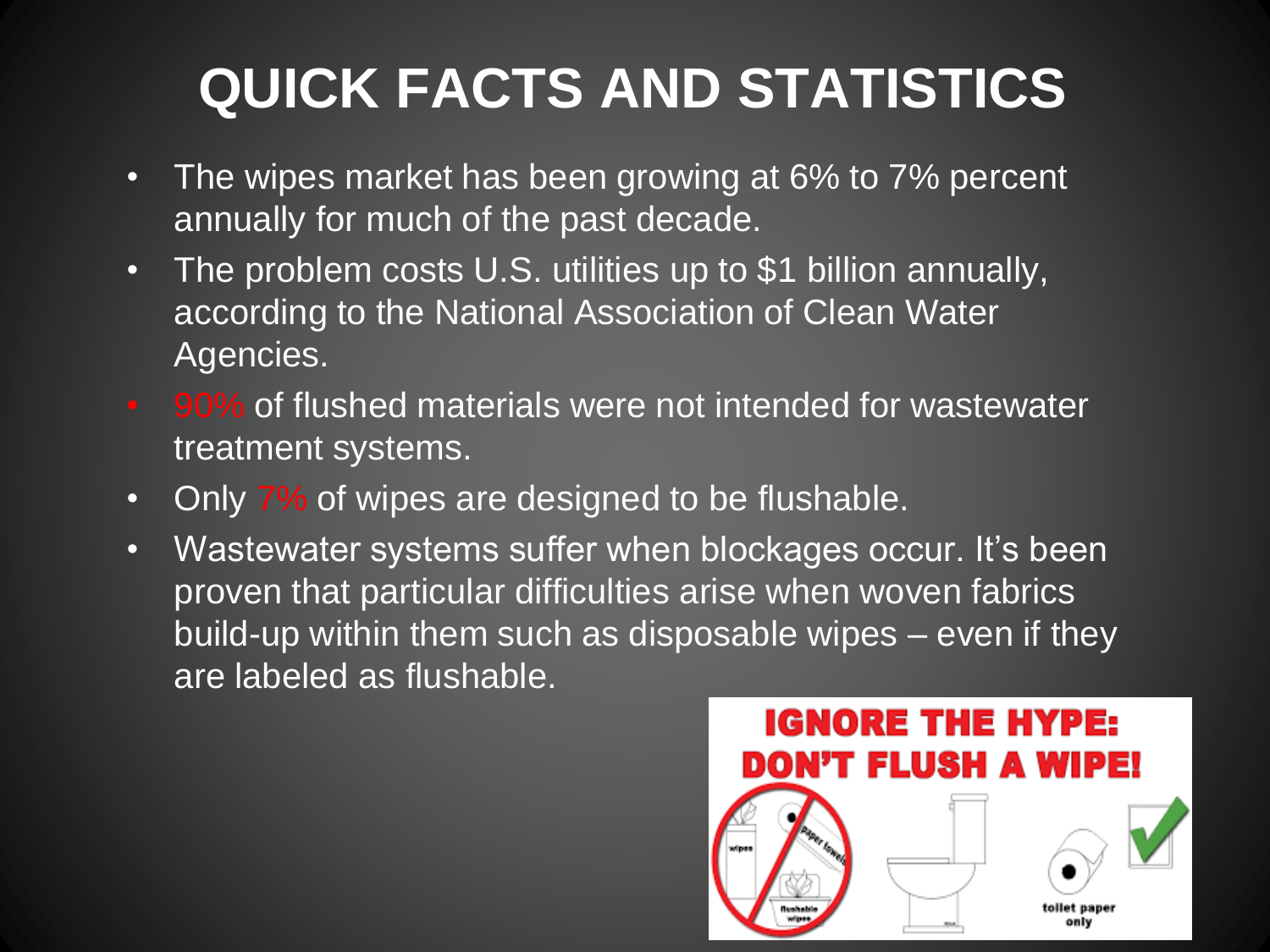### Please Only Flush the Three P's:

# Pee, Poo and Paper